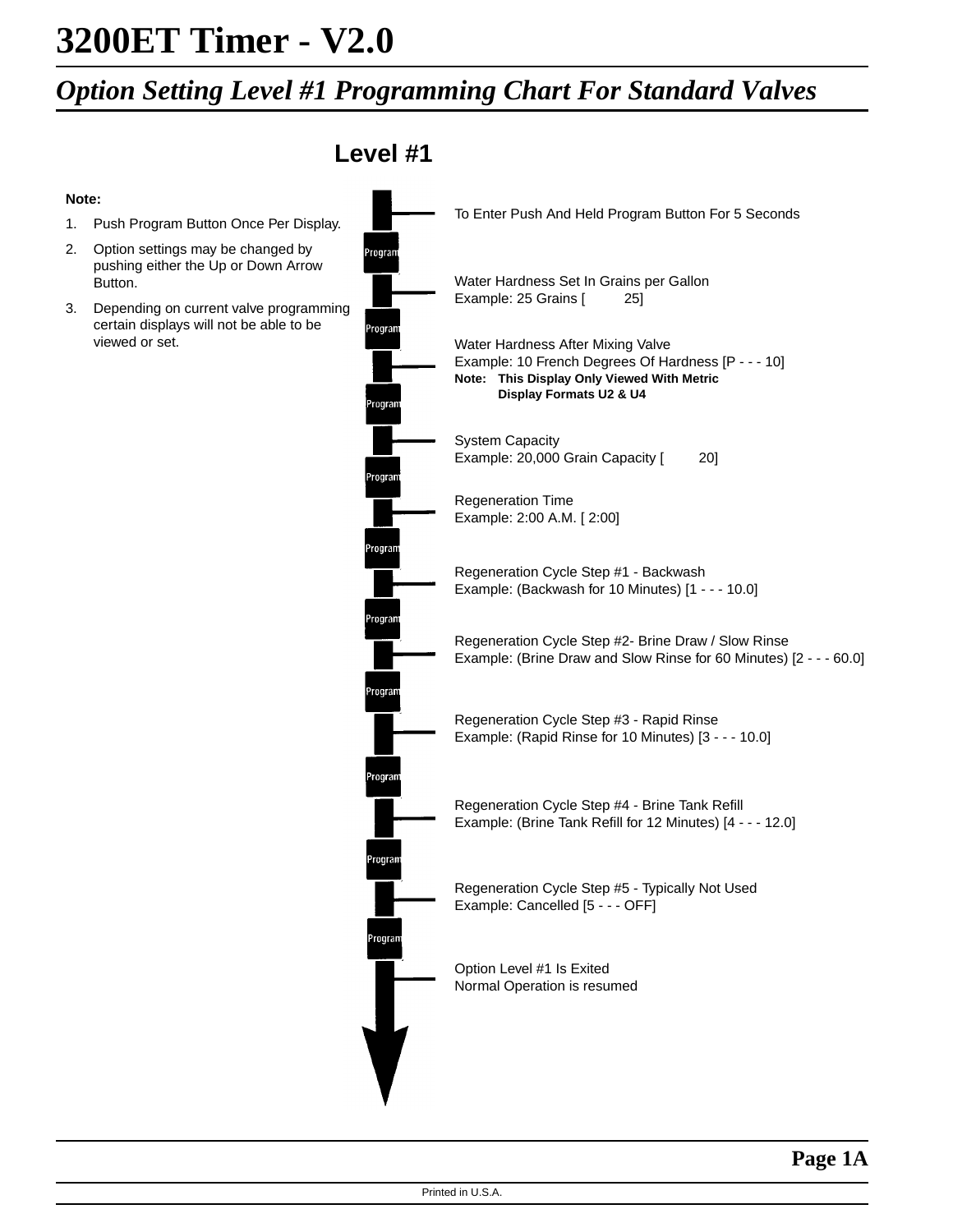### *Option Setting Level #1 Programming Chart For Variable Brining Valves*

**Level #1**

**Note:**

- 1. Push Program Button Once Per Display.
- 2. Option settings may be changed by pushing either the Up or Down Arrow Button.
- 3. Depending on current valve programming certain displays will not be able to be viewed or set.

|                    | To Enter Push And Held Program Button For 5 Seconds                                                                                                                                              |
|--------------------|--------------------------------------------------------------------------------------------------------------------------------------------------------------------------------------------------|
| Program            | Water Hardness Set In Grains per Gallon<br>Example: 25 Grains [<br>25]                                                                                                                           |
| Program<br>Program | Water Hardness After Mixing Valve (P)<br>Example: 10 French Degrees Of Hardness [P - - - 10]<br>This Display Only Viewed With Metric<br>Note:<br>Display Formats U2 & U4                         |
| Program            | <b>System Capacity</b><br>Example: 20,000 Grain Capacity [<br>20]                                                                                                                                |
|                    | <b>Regeneration Time</b><br>Example: 2:00 A.M. [2:00]                                                                                                                                            |
| Program<br>Program | Regeneration Cycle Step Time Programming<br>Regeneration Cycle Step #1 - Not Viewed or Set<br>Regeneration Cycle Step #2 - Brine Making<br>Example: (Brine Making for 15 Minutes) [2 - - - 15.0] |
| Program            | Regeneration Cycle Step #3- Brine Draw / Slow Rinse<br>Example: (Brine Draw and Slow Rinse for 60 Minutes) [3 - - - 60.0]                                                                        |
| Program            | Regeneration Cycle Step #4- Backwash<br>Example: (Backwash for 10 Minutes) [4 - - - 10.0]                                                                                                        |
|                    | Regeneration Cycle Step #5 - Rapid Rinse<br>Example: (Rapid Rinse for 10 Minutes) [5 - - - 10.0]                                                                                                 |
| Program            | Regeneration Cycle Step #6<br>Example: Cancelled [6 - - - OFF]                                                                                                                                   |
| Program            | Option Level #1 Is Exited<br>Normal Operation is resumed                                                                                                                                         |
|                    |                                                                                                                                                                                                  |

### **Page 2A**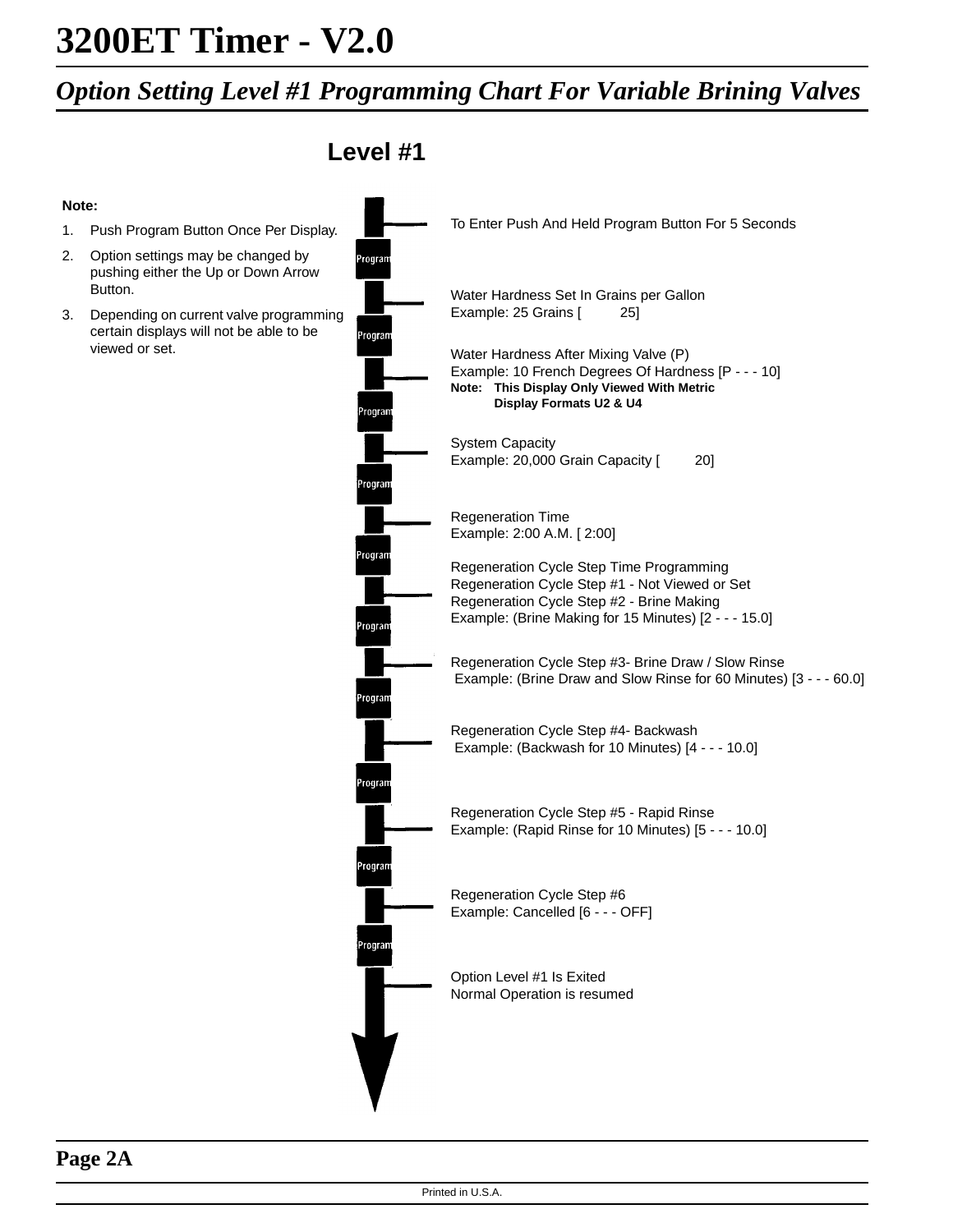### *Option Setting Level #1 - Installer Programming*

This level includes the functioning parameters of the softener, related to site conditions. If the Chemical Pump Output feature is active, first remove the flow meter harness from the meter cap before entering any program level.



#### **Entering Option Level #1**

Depress the Program Button for five seconds. The Program Arrow will turn on and the first display viewed is used to set the Inlet Water Hardness. Depending on current programming, certain displays or option settings will not be viewed.

#### **1. Water Hardness**

The unit of measure used for this setting is grains/French degrees/P.P.M./German degrees. This option setting is identified by the red LED next to the Water Hardness label.

Example: 25 grains **[ 25]**

The **UP** and **DOWN Set Buttons** will adjust this value.

#### **2. Water Hardness After Mixing Valve (P)**

Depress the Program Button. The next display viewed is the option setting for water hardness after the mixing valve. This option setting is identified by the letter P only. The unit of measure used for this setting is French degrees or P.P.M. This display will only be able to be viewed with US/metric Display Format set to U-2 or U-4 (metric formats).

Example: 10 French degrees of hardness **[P - - - - 10]**

The **UP** and **DOWN Set Buttons** will adjust this value.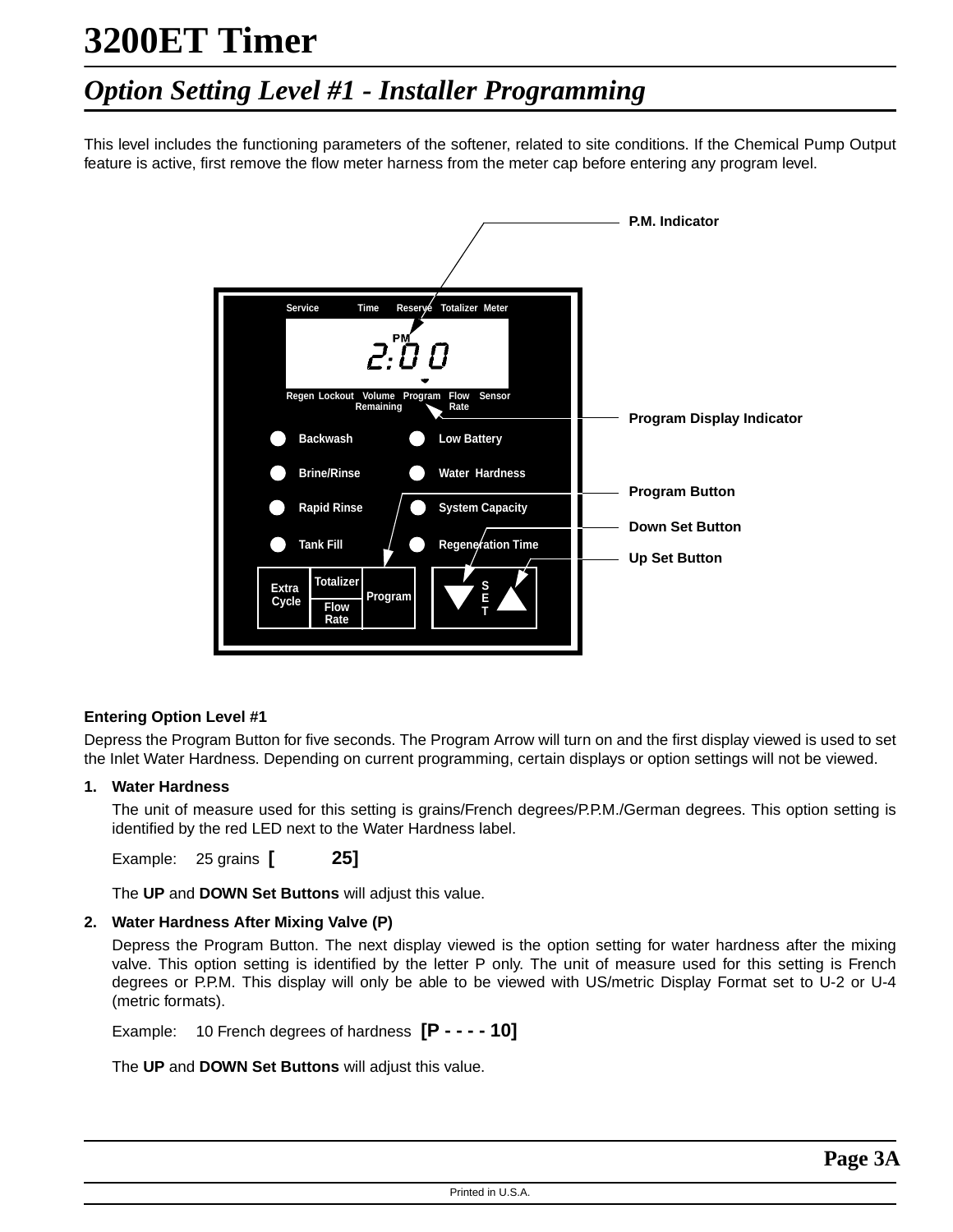### *Option Setting Level #1 - Installer Programming (Cont'd.)*

#### **3. System Capacity**

Depress the Program Button. The next display viewed is the option setting for Capacity. This option setting is identified by the red LED on next to the label System Capacity. The unit of measurement used for this setting is kilograms/French degree x m3/grams/German degree x  $m<sup>3</sup>$ . The total capacity of the softener is set with this display. If required, the control will calculate a reserve automatically.

Example: 20,000 grain capacity - **[ 20 ]**

The **UP** and **DOWN Set Buttons** will adjust this value.

#### **4. Regeneration Cycle Step Programming (1) (2) (3) (4) (5) (6)**

Depress the Program Button. The next 2 to 6 displays viewed are used to program the Regeneration Cycle. Up to 6 steps can be programmed. Each display is used to set the duration time in minutes of that specific step in a regeneration cycle. A red LED will turn on for the regeneration cycle step being programmed (except steps #5 & #6).

Examples: Regeneration Cycle Step #1 - 8.0 minutes - **[ 1 - - - - 8.0 ]** Regeneration Cycle Step #5 - 8 1/2 minutes - **[ 5 - - - - 8.5 ]**

Depress the Program Button once per display to advance through Regeneration Cycle Step Programming. Steps are cancelled by setting the display to 0. Remaining regeneration cycle is cancelled by setting display to OFF. The 6700 control has a separate brine tank fill cycle. Your desired salt setting must be calculated, using the blue (.25 gpm) or black (.5 gpm) rate of refill (in gpm) times your timer setting. Then using one gallon of fresh water dissolving approximately 3 lbs. of salt, calculate your refill time. Valves equipped for Variable Brining will not require a Brine Tank Refill setting. Brine Making time is typically set for 15 minutes for a gridless brine tank.

Example: lbs. salt  $\div$  3  $\div$  B.L.F.C. Size = refill time in minutes, 10 lbs. salt  $\div$  3  $\div$  .25 = 13.3 minute refill time

The **UP** and **DOWN Set Buttons** adjust these settings.

#### **5. Regeneration Time**

Depress the Program Button. The next display viewed is the option setting for Regeneration Time. It is identified by the red LED next to the label Regeneration Time as well as a non-flashing colon.

Example: 2 o'clock A.M. regeneration time - **[ 2:00 ]**

The **UP** and **DOWN Set Buttons** will adjust this value.

#### **Exiting This Option Setting Level**

Depress the Program Button once per display until all option setting displays have been viewed.

#### **Installer Notes:**

- 1. Control Calculations With Delayed Regeneration Valves, the control is designed to automatically calculate its reserve capacity based on daily water usage. There is no need to program in a reserve capacity.
- 2. The System Capacity Option Setting should always be set to the resin bed manufacturers capacity recommendations for a given amount of salt to be used during regeneration.
- 3. System Capacity and Water Hardness displays will not be able to be viewed or set with non-metered systems.
- 4. Regeneration Time will not be able to be viewed or set with immediate regeneration valves.
- 5. Acceptable Voltage Ranges For Reliable Control Operation:
- 6. 24 Vac Valves + or 10% 50/60Hz 120/240 Vac Valves + 10% or - 25% 50/60Hz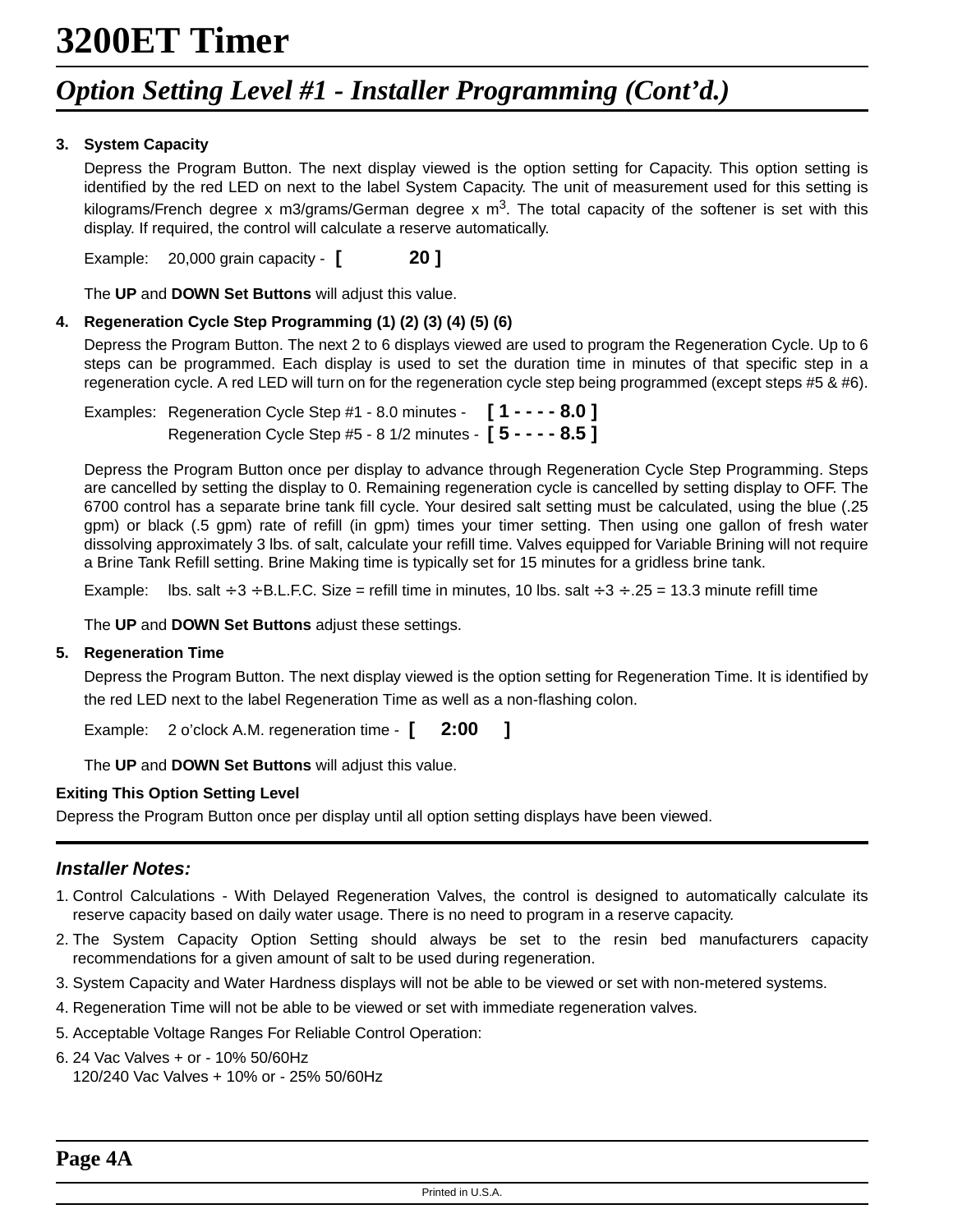### *Option Setting Level #2 Programming Chart*

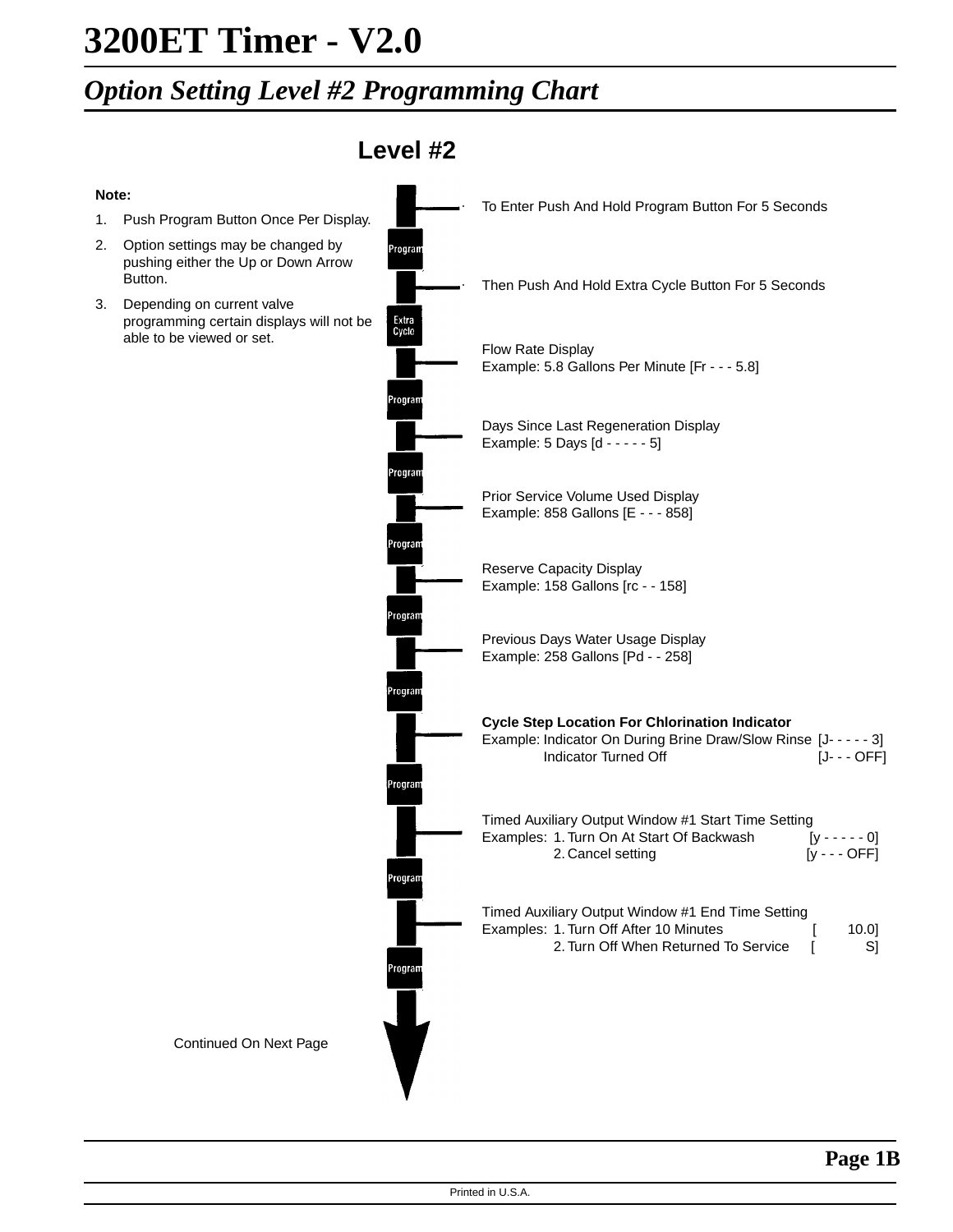### *Option Setting Level #2 Programming Chart (Cont'd.)*

### **Level #2 - Continued**

#### **Note:**

- 1. Push Program Button Once Per Display.
- . Option settings may be changed by pushing either the Up or Down Arrow Button.
- . Depending on current valve programming certain displays will not be able to be viewed or set.

|                    |                             | Timed Auxiliary Output Window #2 Start Time Setting<br>Examples: 1. Turn On At Start Of Brine/Rinse<br>2. Cancel setting                                                                                                                                                                                                                                                                                                                                                                                                                        |              | $[r - - 10.0]$<br>$[r - - OPT]$                                                                                                                                                                                                             |  |
|--------------------|-----------------------------|-------------------------------------------------------------------------------------------------------------------------------------------------------------------------------------------------------------------------------------------------------------------------------------------------------------------------------------------------------------------------------------------------------------------------------------------------------------------------------------------------------------------------------------------------|--------------|---------------------------------------------------------------------------------------------------------------------------------------------------------------------------------------------------------------------------------------------|--|
| Program            |                             | Note: Setting Not Viewed On Standard 6700 or if window #1 Is Cancelled                                                                                                                                                                                                                                                                                                                                                                                                                                                                          |              |                                                                                                                                                                                                                                             |  |
|                    |                             | Timed Auxiliary Output Window #2 End Time Setting<br>Examples: 1. Turn Off After 60 Minutes<br>2. Turn Off When Returned To Service                                                                                                                                                                                                                                                                                                                                                                                                             | L<br>ſ       | 70.0]<br>S]                                                                                                                                                                                                                                 |  |
| Program<br>Program |                             | Chemical Pump Output On Time Setting<br>Examples: 1. Turn On In Service For 1 Minute<br>2. Cancel setting<br>Note: Setting Not Viewed On Valves Without Meters                                                                                                                                                                                                                                                                                                                                                                                  |              | $[n - - - 1.0]$<br>$[n - -$ OFF]                                                                                                                                                                                                            |  |
| Program            |                             | Chemical Pump Output Volume Count Setting<br>Example: Turn On In Service Every 100 Gallons                                                                                                                                                                                                                                                                                                                                                                                                                                                      | $\mathsf{L}$ | 100]                                                                                                                                                                                                                                        |  |
|                    |                             | <b>Regeneration Day Override</b><br>Example: Override Every 7 Days                                                                                                                                                                                                                                                                                                                                                                                                                                                                              |              | $[A - - - - 7]$                                                                                                                                                                                                                             |  |
| Program            | Volume Override<br>Example: | Regenerate Every 850 Gallons<br>Note: Water Hardness and System Capacity Settings Not Used or Viewed                                                                                                                                                                                                                                                                                                                                                                                                                                            |              | $[b - - 850]$                                                                                                                                                                                                                               |  |
| Program<br>Program |                             | US/metric Display Format<br>Examples: US Format<br>European Format<br><b>Standard Metric Format</b><br><b>Cubic Meter Metric Format</b><br>Japanese Metric Format                                                                                                                                                                                                                                                                                                                                                                               |              | $[U - - - - 1]$<br>$[U - - - - 2]$<br>$[U - - - - 3]$<br>$[U - - - - 4]$<br>$[U - - - - 5]$                                                                                                                                                 |  |
|                    | Valve Type                  | Examples: Option Typically Not Used<br>6700 Valve<br>Option Typically Not Used<br>Option Typically Not Useds<br>Option Typically Not Used                                                                                                                                                                                                                                                                                                                                                                                                       |              | $[0 - - - - 1]$<br>$[0 - - - - 2]$<br>$[0 - - - - - 3]$<br>$[0 - - - - 4]$<br>$[0 - - - - 5]$                                                                                                                                               |  |
| Program            | Regeneration Type           | Examples: Timeclock Regeneration<br>Meter Immediate Regeneration<br>Meter Delayed Regeneration (Standard Setting)<br>Meter Delayed Variable Brining (Inc. 3 Settings)<br>Resin Bed Volume Setting - Example: 1.0 Ft <sup>3</sup><br>Salt Dosage Setting - Example: 8 lbs per Ft <sup>3</sup><br>BLFC Setting - Example: 0.25 gpm<br>Sensor Immediate Regeneration<br>Minimum Signal On Time Setting: 5 Minutes<br>Sensor Delayed Regeneration<br>Minimum Signal On Time Setting: 8 Minutes<br>Option Not Typically Used<br>Option Not Available |              | [7 - - - - - 1]<br>$[7 - - - - 2]$<br>$[7 - - - - 3]$<br>$[7 - - - - 4]$<br>$[7r - 1.0]$<br>$[7 d - - -8]$<br>$[7 b - -0.25]$<br>$[7 - - - - 5]$<br>$[7-5 - 5.0]$<br>$[7 - - - - 6]$<br>$[7-5 - 8.0]$<br>$[7 - - - - 7]$<br>$[7 - - - - 8]$ |  |

#### Continued On Next Page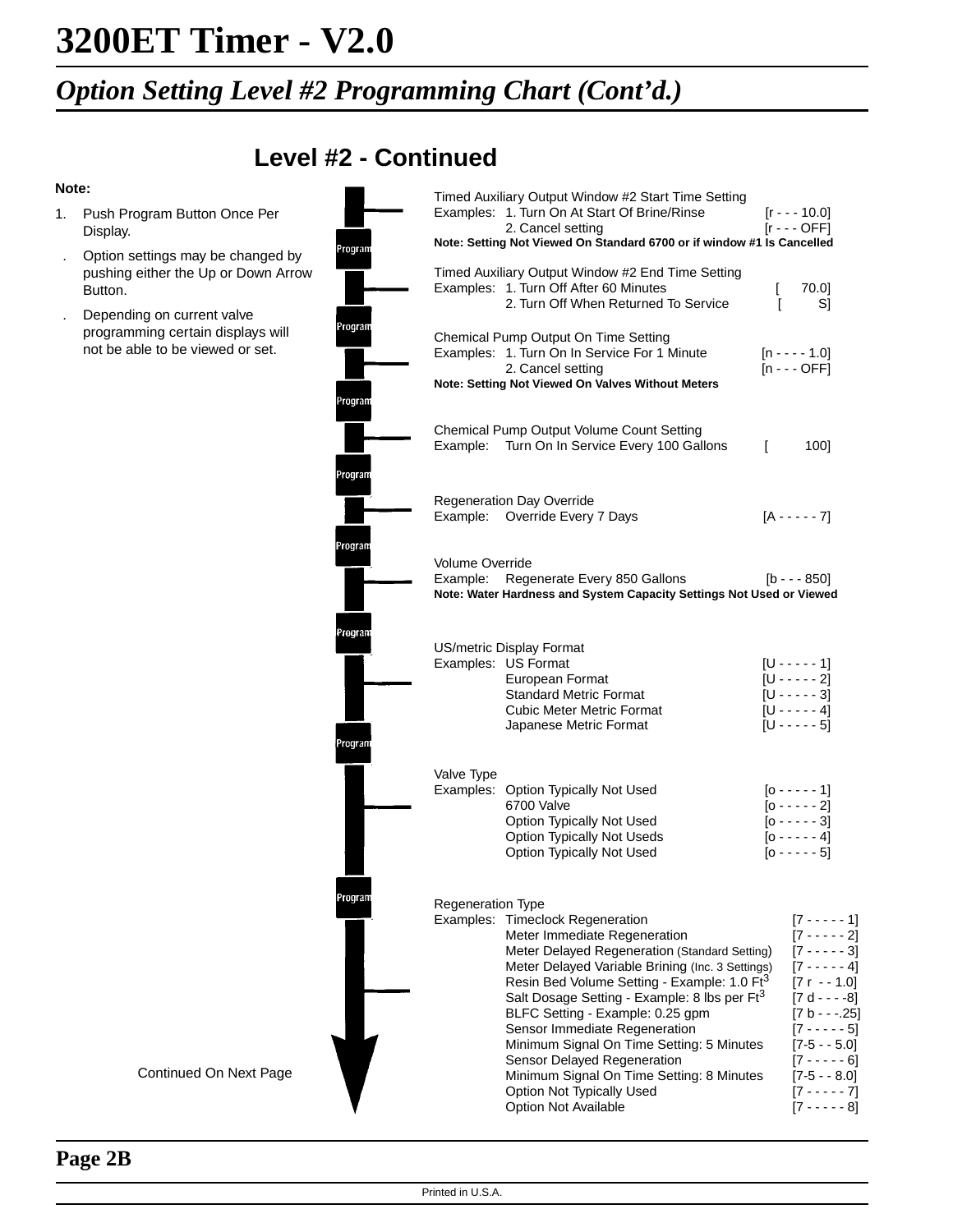### *Option Setting Level #2 Programming Chart (Cont'd.)*

### **Level #2 - Continued**

|       |                                                                    | Program | <b>Flow Meter Size</b>                                                |                   |
|-------|--------------------------------------------------------------------|---------|-----------------------------------------------------------------------|-------------------|
|       |                                                                    |         | Examples: Option Not Typically Used                                   | $[F - - - - 0]$   |
|       |                                                                    |         | Standard 3/4" Flow Meter                                              | $[F - - - - 1]$   |
| Note: |                                                                    |         | Option Not Typically Used                                             | $[F - - - - 2]$   |
| 1.    | Push Program Button Once Per                                       |         | Option Not Typically Used                                             | $[F - - - - - 3]$ |
|       | Display.                                                           |         | <b>Option Not Typically Used</b>                                      | $[F - - - - 4]$   |
| 2.    |                                                                    |         | <b>Option Not Typically Used</b>                                      | $[F - - - - 5]$   |
|       | Option settings may be changed by<br>pushing either the Up or Down | Program | <b>Option Not Typically Used</b>                                      | $[F - - - - 6]$   |
|       | Arrow Button.                                                      |         | Mixing Valve Location                                                 |                   |
| 3.    | Depending on current valve                                         |         | Examples: No Mixing Valve                                             | $[8 - - - - 1]$   |
|       | programming certain displays will                                  |         | Mixing Valve Before Flow Meter                                        | $[8 - - - - 2]$   |
|       | not be able to be viewed or set.                                   |         | Mixing Valve After Flow Meter                                         | $[8 - - - - 3]$   |
|       |                                                                    |         | This Display Only Viewed With Metric Display Formats U2 & U4<br>Note: |                   |
|       |                                                                    | Program |                                                                       |                   |
|       |                                                                    |         | <b>System Type</b>                                                    |                   |
|       |                                                                    |         | Examples: Single Valve System #4 Operation                            | $[9 - - - - 4]$   |
|       |                                                                    |         | Option Not Currently Offered                                          | $[9 - - - - 5]$   |
|       |                                                                    |         | Option Not Currently Offered                                          | $[9 - - - - 6]$   |
|       |                                                                    |         | Option Not Currently Offered                                          | $[9 - - - - 7]$   |
|       |                                                                    | Program | Option Not Currently Offered                                          | $[9 - - - - 8]$   |
|       |                                                                    |         | Option Not Currently Offered                                          | $[9 - - - - 9]$   |
|       |                                                                    |         | Program Lock                                                          |                   |
|       |                                                                    |         | Examples: Lock Cancelled                                              | $[PL--OFF]$       |
|       |                                                                    |         | <b>Lock Active</b>                                                    | $[PL - - - On]$   |
|       |                                                                    |         |                                                                       |                   |
|       |                                                                    |         |                                                                       |                   |
|       |                                                                    | Progran |                                                                       |                   |
|       |                                                                    |         |                                                                       |                   |
|       |                                                                    |         |                                                                       |                   |
|       |                                                                    |         | Option Level #2 Is Exited                                             |                   |
|       |                                                                    |         | Normal Operation is resumed                                           |                   |
|       |                                                                    |         |                                                                       |                   |

J.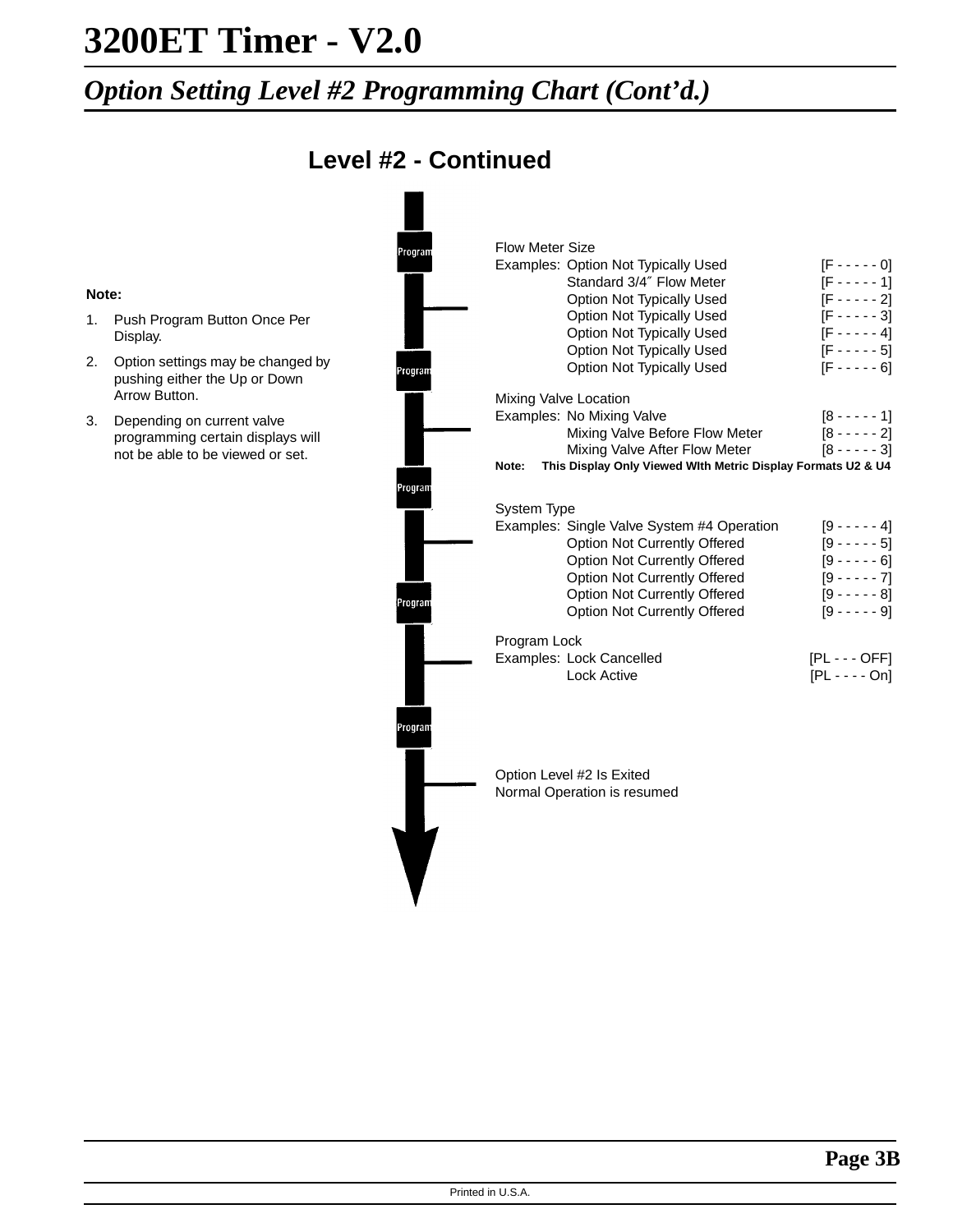## *Option Setting Level #2 - Softener Manufacturer Programming*

Setting up the valve during manufacturing of the softener requires access to the second level of option programming. This level includes the functioning parameters of the softener, related to actual system configuration.



#### **Entering Option Level #2**

Depress the Program Button for 5 seconds. The Program Arrow will turn on and the first display viewed is used to set the Inlet Water Hardness. Next, depress the Extra Cycle Button for 5 seconds. Depending on current programming, certain displays or option settings will not be viewed.

#### **1. Flow Rate Display (Fr)**

The first display viewed is the current flow rate of treated water through the softener. The unit of measurement used is gallons/liters per minute.

Example: 8.5 Gallons Per Minute **[Fr - - - 8.5]**

#### **2. Days Since Last Regeneration Display (d)**

Depress the Program Button. The next display viewed is not an option setting. This display is used as an aid to the service person in diagnosing a valve malfunction. The number of days since the last regeneration is recorded in this display by the control. This display is identified by the letter d in the first digit.

Example: 4 days **[d - - - - - 4]**

#### **3. Prior Service Volume Used Display (E)**

Depress the Program Button. The next display viewed is not a option setting. This display is used as an aid to the service person in diagnosing a valve malfunction. The amount a water used the last time the softener was in service is recorded in this display by the control. The unit of measurement used is gallons/liters/cubic meters.

Example: 850 Gallons - **[ E - - - 850]**

**Page 4B**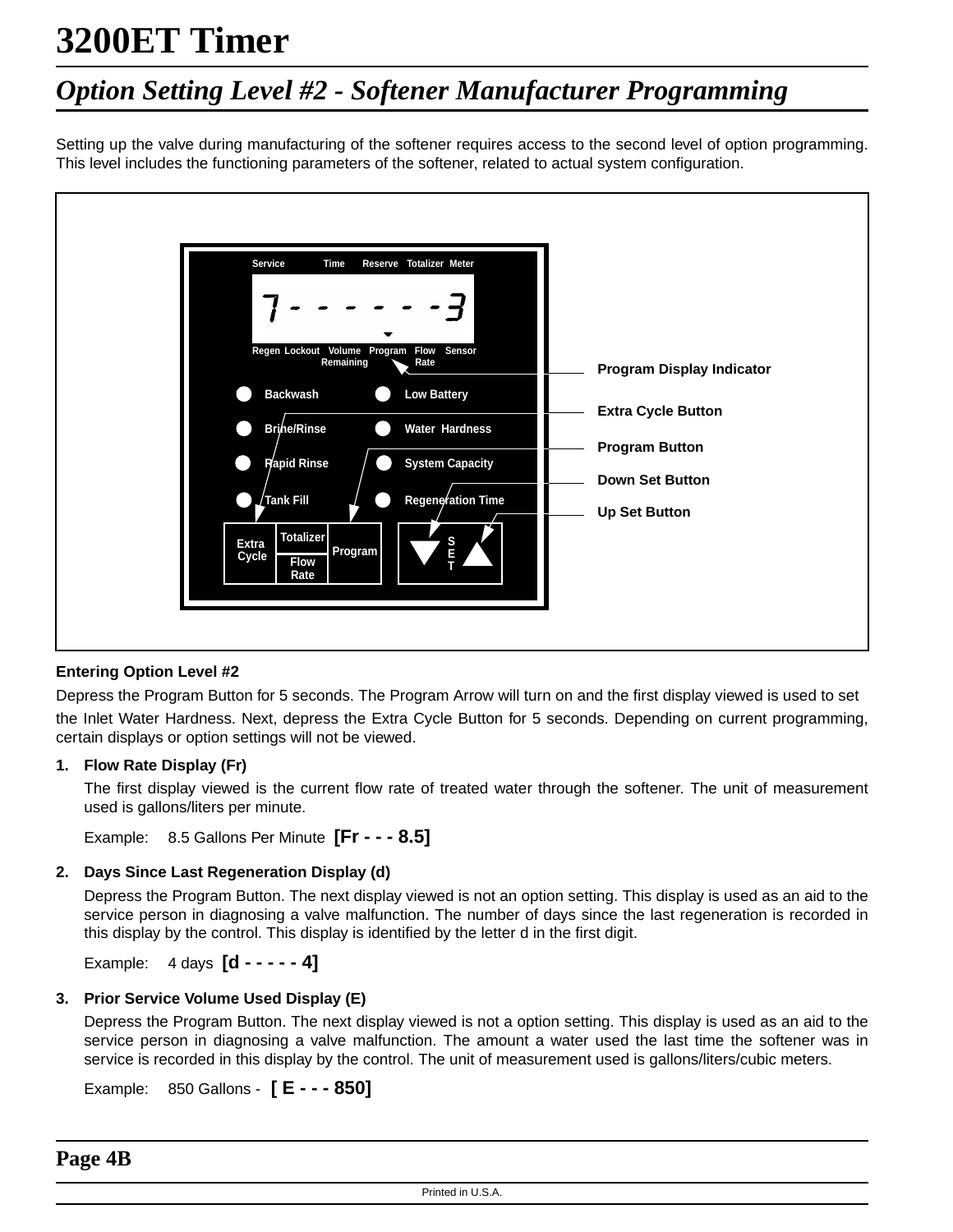### *Option Setting Level #2 - Softener Mfg. Programming (Cont'd.)*

#### **4. Reserve Capacity Display (rc)**

Depress the Program Button. The next display viewed is not a option setting. This display is used as an aid to the service person in diagnosing a valve malfunction. The calculated reserve capacity (in gallons/liters/cubic meters) for the present day is recorded in this display by the control.

Example: 277 gallons - **[ r c - - 277 ]**

#### **5. Previous Days Water Usage Display (Pd)**

Depress the Program Button. The next display viewed is not an option setting. This display is used as an aid to the service person in diagnosing a valve malfunction. The previous days water usage (in gallons/liters/cubic meters) is recorded in this display by the control.

Example: 200 gallons - **[ P d - - 200 ]**

#### **7. Cycle Step Location For Chlorination Indicator (J)**

Depress the Program Button. The next display viewed is an option setting. This display is used to set the desired regeneration cycle step where the chlorinator indicator (C) will turn on in the regeneration display. Actual control of power to a chlorinator is handled independently of this setting using a microswitch or Timed Auxiliary Output.

| Examples: No Chlorinator Installed -                                                     | $[J--OFF]$ |
|------------------------------------------------------------------------------------------|------------|
| Chlorinator To Turn On During Step #2 - $\left[\right. \mathsf{J}$ - - - - - 2 $\right]$ |            |

The **UP and DOWN Set Button**s adjust this value.

#### **8. Timed Auxiliary Output Programming (y) (r) (n)**

Depress the Program Button. The next 3 displays viewed are part of a series of option settings used to program the optional relay output. These displays will not be viewed if the optional relay output is not installed. The first two settings (**y** and **r**) turn the output on / off during Regeneration only. The third (**n**) turns the output on during Service only, when a set volume of water used has accumulated. This setting will not be viewed on non-metered systems.

#### **Note:**

When more than one of these settings is used, it will be up to the operator to supply the switching logic necessary to operate two or three separate pieces of equipment at a time from a single relay output.

#### **9. Timed Auxiliary Output Window #1 Setting (y)**

This option setting consists of two displays. The first display is used to set the turn on time of the output, referenced to the start of Backwash. The second display is used to set the output turn off time, referenced again to the start of Backwash. An OFF setting cancels this setting. A set on time with a set off time of S will turn the output off at the start of Service. All settings are in minutes and output timing is synchronized with regeneration cycle timing.

| Examples: Activate output at start of Step #1/Deactivate after 10 minutes - $[y - - - - 0]$ (Start Time Display) |                                         |
|------------------------------------------------------------------------------------------------------------------|-----------------------------------------|
|                                                                                                                  | $[$ <b>10.0</b> $]$ (Stop Time Display) |
| Cancel setting - $[y - -$ OFF                                                                                    |                                         |

The **UP** and **DOWN Set Buttons** adjust these settings.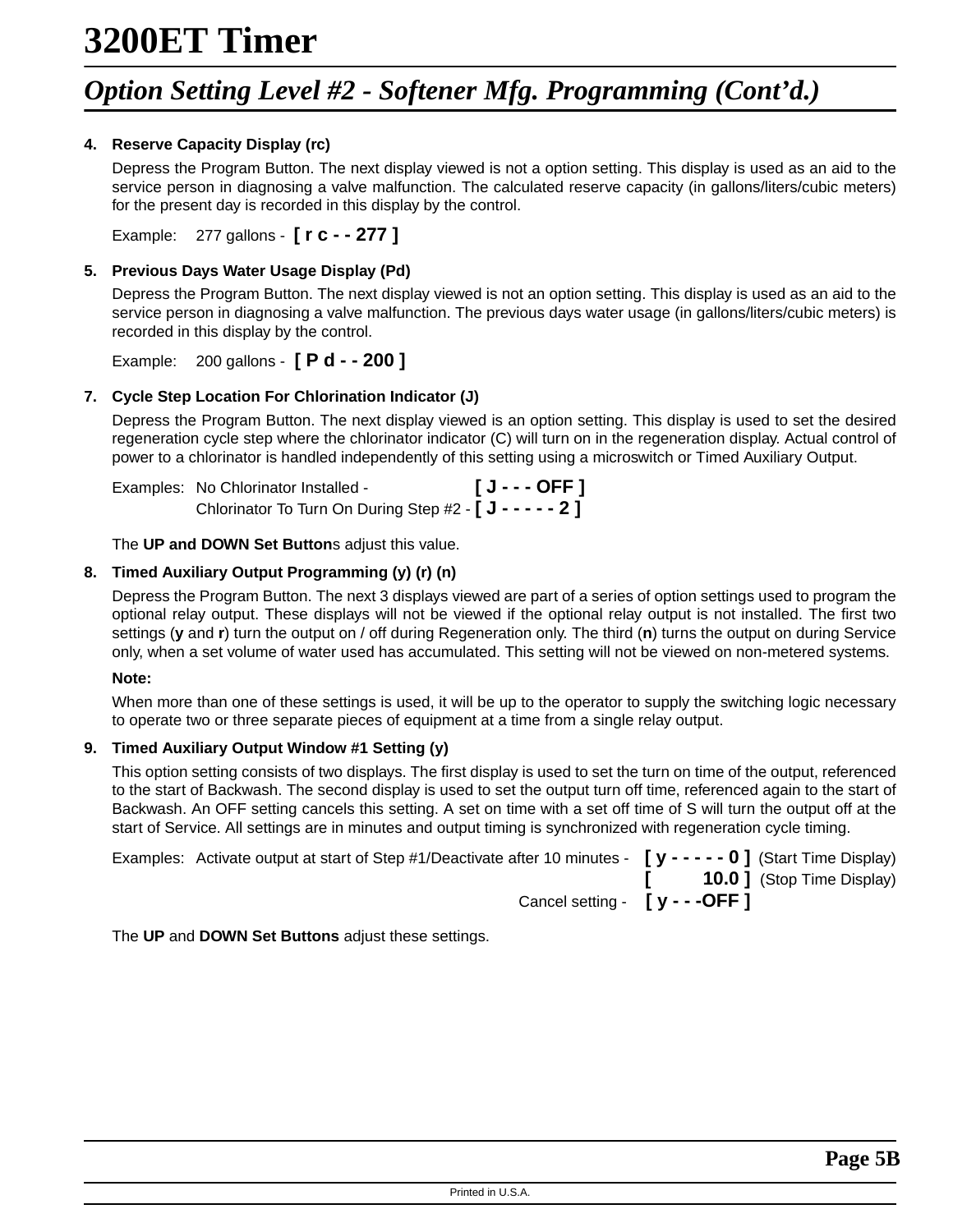### *Option Setting Level #2 - Softener Mfg. Programming (Cont'd.)*

#### **10. Timed Auxiliary Output Window #2 Setting (r)**

Depress the Program Button. This option setting consists of two displays. The first display is used to set the turn on time of the output, referenced to the start of Backwash. The second display is used to set the output turn off time, referenced again to the start of Backwash. A OFF setting cancels this setting. A set on time with a set off time of S will turn the output off at the start of Service. All settings are in minutes and output timing is synchronized with regeneration cycle timing.

Examples: Activate output 15 mm. after the start of Step #1/Deactivate when in Service -**[ r - - - 15.0 ] [ - - - - - - S ]** Cancel setting - **[ r - - -OFF ]**

The **UP** and **DOWN Set Buttons** adjust these settings.

#### **11. Chemical Pump Output (in)**

Depress the Program Button. This option setting consists of two displays. The first display is used to set the turn on time (in minutes) of the output. The second display is used to set the volume of water flow at which the output will turn on.

|       | Examples: Activate output 1.0 mm. after every 200 gallons - $\int n - - - 1.0$   |  |
|-------|----------------------------------------------------------------------------------|--|
| 200 1 |                                                                                  |  |
|       | Activate output 1 second after every 200 gallons - $[n - - - - -P]$ (Pulse Mode) |  |
| 500 1 |                                                                                  |  |
|       | Cancel setting- $[n - -$ OFF 1                                                   |  |

The **UP** and **DOWN Set Buttons** adjust these settings.

#### **12. Regeneration Day Override (A)**

Depress the Program Button. The next display is used to set the Regeneration Day Override Option Setting. The Regeneration Day Override Option Setting sets the maximum amount of days that the conditioner can be in service without a regeneration, regardless of water usage or the lack of a sensor signal. Regeneration begins at the set regeneration time or at the previous regen time. A OFF setting will cancel this option with all regeneration types except Timeclock Regeneration. A day override setting is required for timeclock regeneration valves.

Examples: Override every 7 days - **[ A - - - - - 7 ]** Cancel setting - **[ A - - -OFF ]**

The **UP and DOWN Set Button**s adjust this value.

#### **13. Volume Override (b)**

Depress the Program Button. The next display viewed is used to set the maximum amount of water that can be used before a regeneration cycle is called for. When this feature is used with delayed regeneration systems, it will be up to the programmer to determine a reserve capacity. The control will no longer keep track of the reserve capacity. This option is typically used to bypass standard reserve or capacity calculations made by the control.

| Examples: Override every 700 gallons - $[$ <b>b</b> - - - 700 ] |             |
|-----------------------------------------------------------------|-------------|
| Override cancelled -                                            | $[b - OFF]$ |

The **UP and DOWN Set Button**s adjust this value.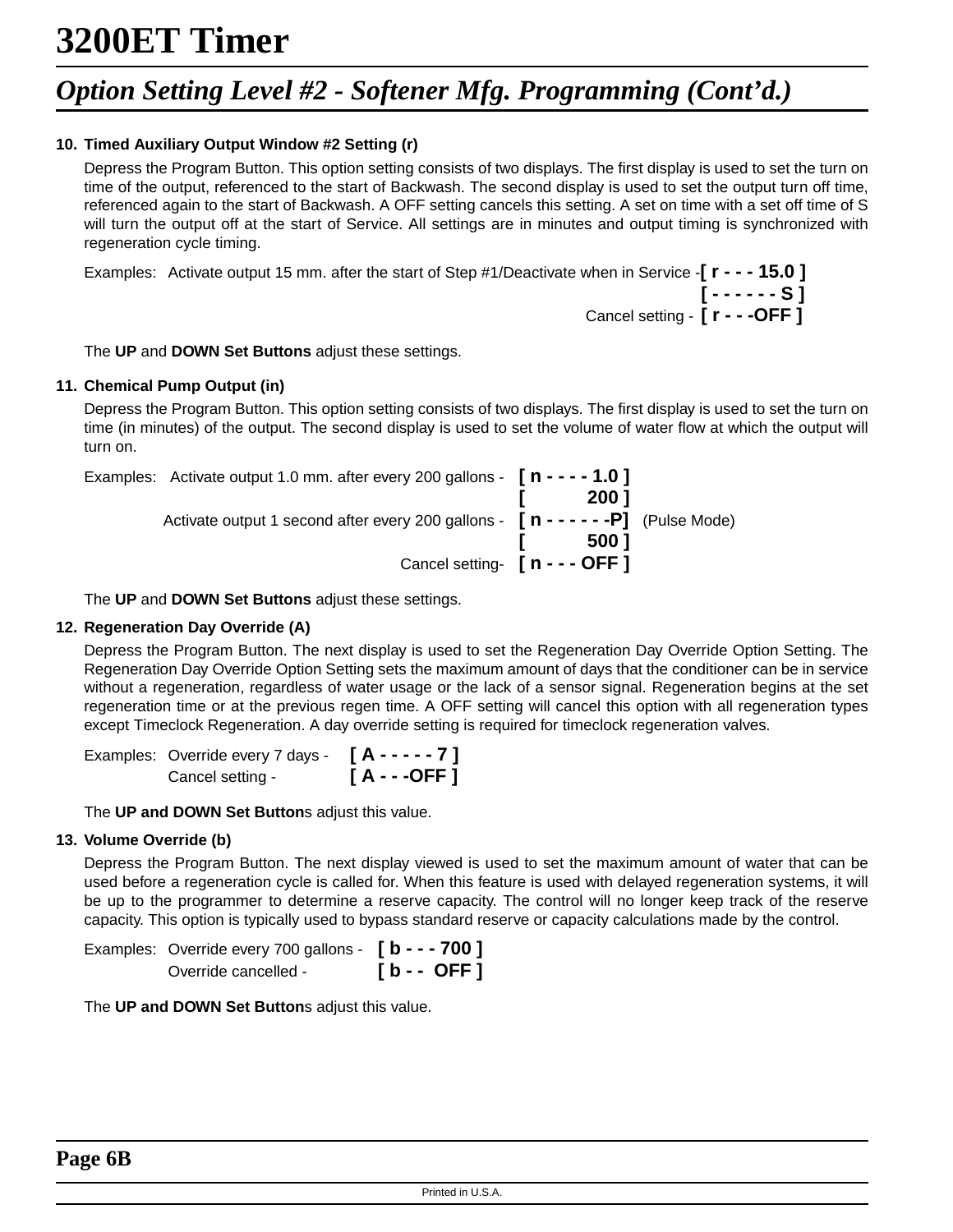### *Option Setting Level #2 - Softener Mfg. Programming (Cont'd.)*

#### **14. US/Metric Display Format (U)**

Depress the Program Button. This display is used to set the desired display format for the timer to use. There are five possible settings:

**The U.S. Format** uses gallons for volume and gallons per minute for flow rate related data / displays with a 12 hour timekeeping format. Water Hardness units will be grains per gallon and Capacity in kilograms. Option settings P and 8 as well as Regeneration Types #7 and #8 will not be displayed.

Example: **[U - - - - - 1 ]**

**The European Metric Format** uses liters for volume and liters per minute for flow rate related data / displays with a 24 hour timekeeping format. Water Hardness units will be French Degrees and Capacity in French Degree x  $m^3$ .

Example: **[U - - - - - 2 ]**

**The Standard Metric Format** uses liters for volume and liters per minute for flow rate related data / displays with a 24 hour timekeeping format. Water Hardness units will be French Degrees and Capacity in French Degree x  $m<sup>3</sup>$ . Option settings P and 8 as well as Regeneration Types #7-8 will not be displayed.

Example: **[U - - - - - 3 ]**

**The Cubic Meter Metric Format** uses m<sup>3</sup> for volume and liters per minute for flow rate related data / displays with a 24 hour timekeeping format. Water Hardness units will be P.P.M. (mg/liter or  $q/m<sup>3</sup>$ ) and Capacity in grams. Regeneration Types #7 and #8 will not be displayed.

Example: **[U - - - - - 4 ]**

**The Japanese Metric Format** uses liters for volume and liters per minute for flow rate related data / displays with a 24 hour timekeeping format. Water Hardness units will be German Degrees and Capacity in German Degree x  $m<sup>3</sup>$ . Option settings P and 8 as well as Regeneration Types #7-8 will not be displayed.

Example: **[U - - - - - 5 ]**

The **UP and DOWN Set Button**s adjust this value.

#### **15. Valve Type (0)**

Depress the Program Button. The next display viewed is a option setting. This display is used to set the type of valve used with the control. There are four possible selections with #2 being the required setting:

Example: **[ o - - - - - 1 ]** Option Typically Not Used.

**6700 Valve.** When #2 is selected the control will operate properly and all LEDs will be used. The Volume Remaining Display will not be able to count down until the regeneration cycle is complete.

Example: **[ o - - - - - 3 ]** 6700 Operation

The **UP and DOWN Set Button**s adjust this value.

#### **16. Regeneration Type (7)**

Depress the Program Button. This display is used to set the type of regeneration initiation. There are eight possible settings:

**Timeclock Delayed.** The timer will determine that regeneration is required based on the set regeneration time and regeneration day override settings.

Example: **[ 7 - - - - - 1 ]**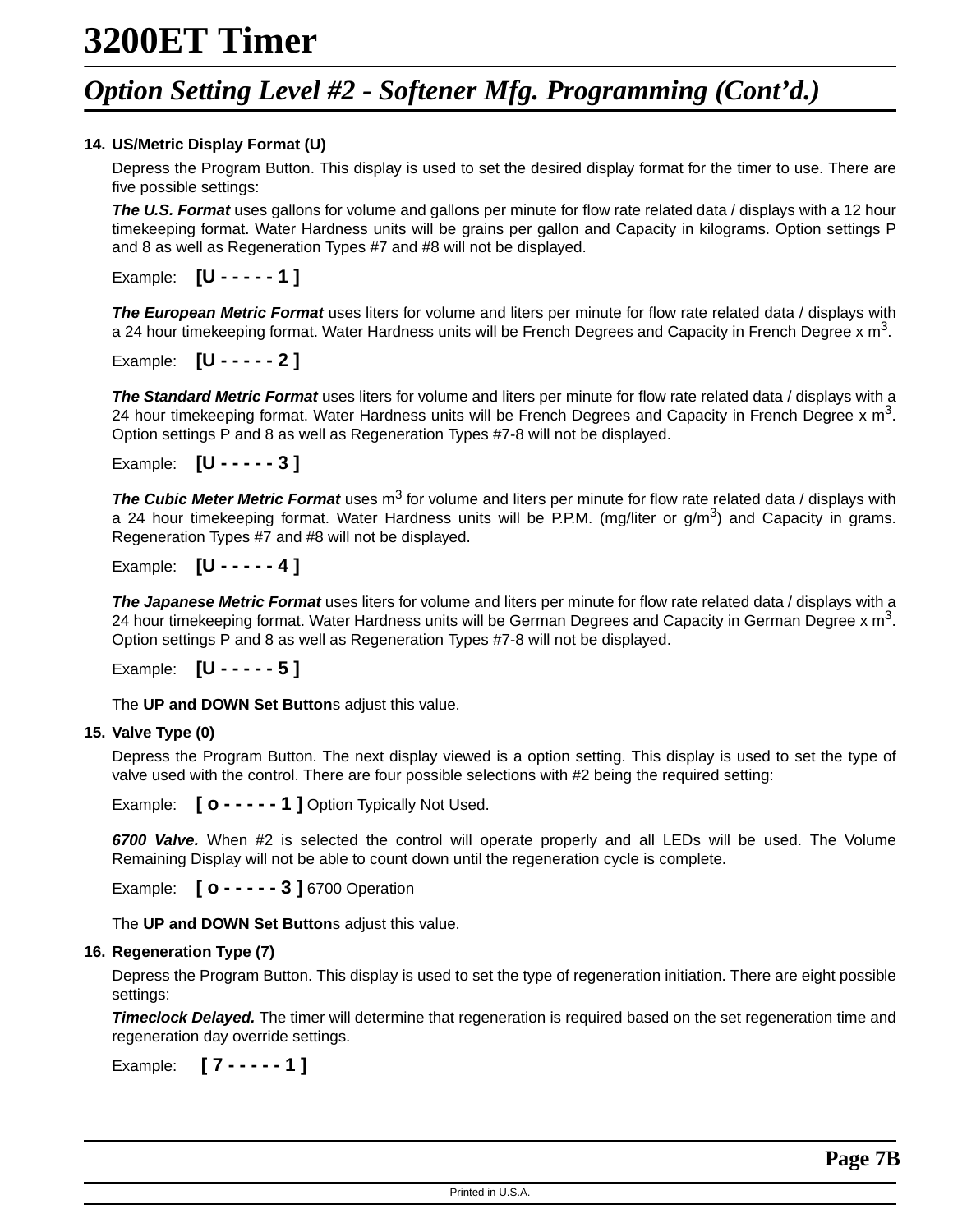### *Option Setting Level #2 - Softener Mfg. Programming (Cont'd.)*

**Meter Immediate.** The timer will determine that regeneration is required based on when the available volume of treated water drops to or below zero. Regeneration to begin immediately.

#### Example: **[ 7 - - - - - 2 ]**

**Meter Delayed.** The control will determine that a regeneration is required based on when the available volume of treated water drops to or below the reserve capacity. Regeneration is to begin immediately at the set Regeneration Time only when service flow has not been detected. Regeneration is to be to delayed, in two 10 minute sections, for up to an additional 20 minutes, with service flow. Regeneration then to begin immediately There will not be a delay if the Volume Remaining is zero.

Example: **[ 7 - - - - - 3 ]**

**Meter Delayed Variable Brining.** The control will determine that a regeneration is required based on when the available volume of softened water drops to or below the reserve capacity. Regeneration is to begin immediately at the set Regeneration Time only when service flow has not been detected. Regeneration is to be to delayed, in two 10 minute sections, for up to an additional 20 minutes, with service flow. Regeneration then to begin immediately. there will not be any regeneration delay if the Volume Remaining Display is zero. The timer will automatically program Regeneration Cycle Step #1 (Brine Fill) Time, therefore this option setting display will not be viewed. This value will be determined by the remaining unused softening capacity and the precise amount of brine (salt) required to return the softener to full capacity.

| Example: $\begin{bmatrix} 7 & - & - & - & 4 \end{bmatrix}$ (This option is not typically used with downflow regeneration valves) |
|----------------------------------------------------------------------------------------------------------------------------------|
| [7 - - - - 1.0] 1.0 Cubic Feet or Liters Of Resin In Softener                                                                    |
| [7 - - - - - 8] 8 Pounds Per Cubic Feet Or Grams Per Liter Salt Dosage                                                           |
| $[7 - - - .25]$ .25 g.p.m. BLFC Size                                                                                             |

#### **17. Flow Meter Size (F)**

Depress the Program Button. This display is used to set the size of the valve flow meter. This setting will not be viewed on non-metered valves.

|  | Examples: $[F - - - - 0]$ Option Not Typically Used                    |
|--|------------------------------------------------------------------------|
|  | $[F - - - - 1]$ Standard 3/4" Flow Meter                               |
|  | $[F - - - - 2]$ Standard 1.0" Flow Meter                               |
|  | $[F - - - - 3]$ Standard 1.5" Flow Meter                               |
|  | $[F - - - - 4]$ Standard 2.0" Flow Meter                               |
|  | $[F - - - - 5]$ Standard 3.0" Flow Meter                               |
|  | [F - - - - - 6] Non-Standard Flow Meter, Enter Pulses Per Gallon/Liter |

The **UP and DOWN Set Button**s adjust this value.

#### **18. Mixing Valve Location (8)**

Depress the Program Button. This next display is used to set where the mixing valve is located, if any. It is viewed only with the U.S./metric Display Format set to U-2 or U-4. There are three possible settings:

Examples: **[ 8 - - - - - 1 ]** No Mixing Valve **[ 8 - - - - - 2 ]** Mixing Valve Before Flow Meter **[ 8 - - - - - 3 ]** Mixing Valve After Flow Meter

The **UP and DOWN Set Button**s adjust this value.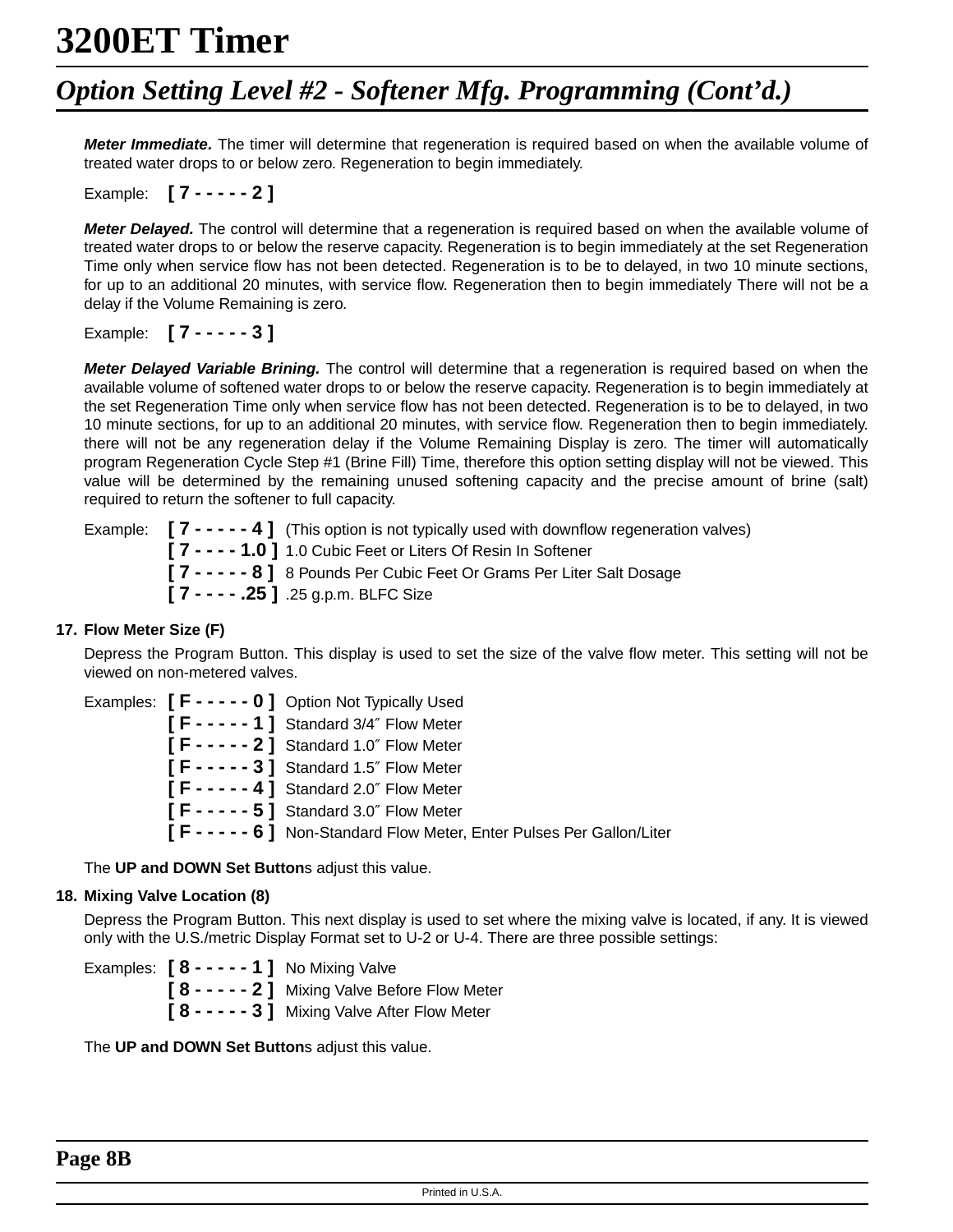### *Option Setting Level #2 - Softener Mfg. Programming (Cont'd.)*

#### **19. System Type (9)**

Depress the Program Button. The next display viewed is an option setting. This display is used to set the type of system the valve is operating in. There are four settings available:

**Single Valve/9000-9500 Regeneration** - When this option is selected, the control will operate as a stand alone unit. The control can initiate a regeneration whenever needed. When a Lockout Signal is received, the control will delay the start of regeneration until that signal is removed.

Example: **[ 9 - - - - - 4 ]** Single Valve System #4 Operation

**Two Valve Meter or Sensor Interlocked Regeneration** - When this option is selected, the control will operate as part of a two valve interlocked system. Each control in the system will generate a Lockout Signal whenever it is in regeneration. A control will delay the start of regeneration until the Lockout Signal is removed.

Example: **[ 9 - - - - - 5 ]** Two To Five Valve System #5 Operation

**Dual Valve Meter or Sensor Series Regeneration** - When this option is selected, the control will operate as part of a dual tank series regeneration system. The lead valve control will initiate a regeneration cycle as needed. During regeneration lead valve control will generate a Lockout Signal. Once the valve reaches Service the control will deactivate this signal. This action will signal the lag valve control to initiate a regeneration immediately. During regeneration the lag valve will also generate a Lockout Signal. This signal will delay a lead valve regeneration until the signal is removed. Only one valve will be in regeneration at a time. Lag valve controls will not display any volume or flow rate related option settings or displays.

Example: **[ 9 - - - - - 6 ]** Two Valve System #6 Operation **[ 9 - 6 LEAd ]** Lead Valve Selection Display **[ 9 - - - LAg ]** Lag Valve Selection Display

**Dual Valve Meter or Sensor Alternator Regeneration** - When this option is selected, System Types #7 and #9, the control will operate as part of a two tank alternator regeneration system. During normal operation each control will be in one of 3 states: Service, Regeneration, or Standby. While in Service a control will count flow meter input pulses but not generate a Lockout Signal. During Regeneration, a control will not count flow meter input pulses but generate a Lockout Signal. When a regeneration cycle is complete, the control enters Standby State. In this state the control continues to ignore the flow meter input and monitors the Lockout Input for a valid signal from the other control to return to Service. Once this signal is received, the control in the Standby State will proceed immediately to the Service State. When a Lockout Signal is received by the control in Service, it will delay the start of regeneration until that signal is removed.

With System Type #8 (Delayed Regeneration Only) the reserve capacity calculations will not be used, instead the control in Standby will advance to Service then the other valve in Service (with zero Volume Remaining) will advance to Standby. Regeneration of this new Standby unit will then begin at the set Regeneration Time.

Example: **[ 9 - - - - - 7 ]** Two Valve System # 7 Operation - Single Immediate Remote Meter **[ 9 - - - - - 8 ]** Two Valve System # 8 Operation - Single Delayed Remote Meter **[ 9 - - - - - 9 ]** Two Valve System # 9 Operation - Individual Immediate Remote Meter

The Timed Auxiliary Output can be set to turn on during Regeneration and Standby:

1. For the full time period that the control is in the Regeneration and Standby States by setting option y to:

Example: **[ y - - - - - .0 ] [ - - - - - - S ]**

2. For the first 5 minutes that the valve is in Regeneration Step #1 by setting option y to:

Example: **[ y - - - - - .0 ] [ - - - - - 5.0 ]**